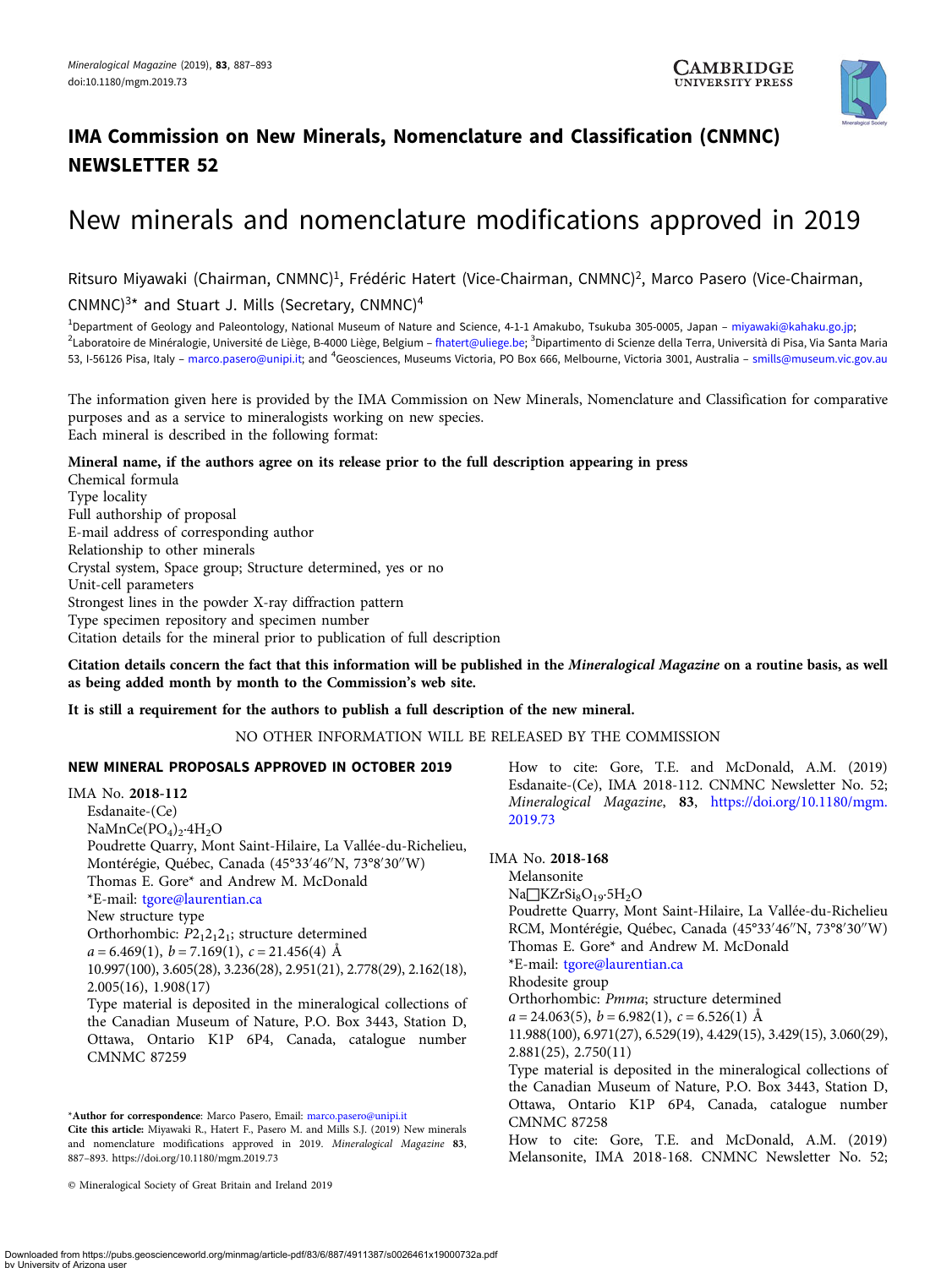Mineralogical Magazine, 83, [https://doi.org/10.1180/mgm.](https://doi.org/10.1180/mgm.2019.73) [2019.73](https://doi.org/10.1180/mgm.2019.73)

#### IMA No. 2019-052

Ferrisanidine

 $K(Fe<sup>3+</sup>Si<sub>3</sub>O<sub>8</sub>)$ 

Arsenatnaya fumarole, Second scoria cone of the Northern Breakthrough of the Great Tolbachik Fissure Eruption, Tolbachik volcano, Kamchatka peninsula, Far-Eastern Region, Russia (55°41′ N, 160°14′ E, 1200 m asl)

Nadezhda V. Shchipalkina, Igor V. Pekov, Sergey N. Britvin, Natalia N. Koshlyakova, Marina F. Vigasina and Evgeny G. Sidorov

\*E-mail: [estel58@yandex.ru](mailto:estel58@yandex.ru)

Feldspar group

Monoclinic: C2/m; structure determined

 $a = 8.678(4)$ ,  $b = 13.140(8)$ ,  $c = 7.335(5)$  Å,  $\beta = 116.35(8)$ °

4.283(52), 3.819(36), 3.529(30), 3.342(84), 3.285(100), 2.939(34), 2.643(30), 2.200(41)

Type material is deposited in the collections of the Fersman Mineralogical Museum, Russian Academy of Sciences, Leninskiy Prospekt 18-2, Moscow 119071, Russia, registration number 5414/1

How to cite: Shchipalkina, N.V., Pekov, I.V., Britvin, S.N., Koshlyakova, N.N., Vigasina, M.F. and Sidorov, E.G. (2019) Ferrisanidine, IMA 2019-052. CNMNC Newsletter No. 52; Mineralogical Magazine, 83, [https://doi.org/10.1180/mgm.](https://doi.org/10.1180/mgm.2019.73) [2019.73](https://doi.org/10.1180/mgm.2019.73)

# IMA No. 2019-053

Fluorluanshiweiite

 $KLiAl_{1.5} \square_{0.5} (Si_{3.5} Al_{0.5}) O_{10}F_2$ 

Nanyangshan deposit, North Qinling Orogen(NQO), western Henan Province, China (110°43′ 55′′E, 33°52′ 58′′N)

Kai Qu\*, Xianzhang Sima, Guowu Li, Guang Fan, Ganfu Shen, Xing Liu, Zhibin Xiao, Guo Hu, Linfei Qiu and Yanjuan Wang \*E-mail: [qukai\\_tcgs@foxmail.com](mailto:qukai_tcgs@foxmail.com)

Mica group

Monoclinic: C2/m; structure determined

 $a = 5.2030(5)$ ,  $b = 8.9894(6)$ ,  $c = 10.1253(9)$  Å,  $\beta = 100.68(1)$ °

8.427(25), 4.519(57), 4.121(25), 3.628(61), 3.349(60), 3.091(46), 2.586(100), 1.506(45)

Type material is deposited in the mineralogical collections of the Geological Museum of China, No. 16 Yangrou Hutong, Xisi, Beijing 100031, People's Republic of China, catalogue number M16085

How to cite: Qu, K., Sima, X., Li, G., Fan, G., Shen, G., Liu, X., Xiao, Z., Hu, G., Qiu, L. and Wang, Y. (2019) Fluorluanshiweiite, IMA 2019-053. CNMNC Newsletter No. 52; Mineralogical Magazine, 83, [https://doi.org/10.1180/mgm.](https://doi.org/10.1180/mgm.2019.73) [2019.73](https://doi.org/10.1180/mgm.2019.73)

#### IMA No. 2019-055

Thalliomelane

 $T$ lMn<sup>4+</sup><sub>7.5</sub>Cu<sub>0.5</sub>O<sub>16</sub>

In a quarry at the Zalas village, near Cracow, Poland (50° 05′ 33′′N, 19°38′ 40′′E)

Bożena Gołębiowska\*, Adam Pieczka, Maciej Zubko, Andreas Voegelin, Jörg Göttlicher and Grzegorz Rzepa

\*E-mail: [goleb@agh.edu.pl](mailto:goleb@agh.edu.pl)

Hollandite supergroup

Tetragonal: I4/m; structure determined

 $a = 9.866(1), c = 2.8721(4)$  Å

3.120(85), 2.467(39), 2.407(66), 2.163(66), 1.838(45), 1.644(100), 1.545(39), 1.436(76),

Type material is deposited in the collections of the Mineralogical Museum, University of Wrocław, Cybulskiego 30, 50-205 Wrocław, Poland, catalogue number MMWr IV8025

How to cite: Gołębiowska, B., Pieczka, A., Zubko, M., Voegelin, A., Göttlicher, J. and Rzepa, G. (2019) Thalliomelane, IMA 2019-055. CNMNC Newsletter No. 52; Mineralogical Magazine, 83, [https://doi.org/10.1180/mgm.](https://doi.org/10.1180/mgm.2019.73) [2019.73](https://doi.org/10.1180/mgm.2019.73)

#### IMA No. 2019-056

Saccoite

 $Ca<sub>2</sub>Mn<sub>2</sub><sup>3+</sup>F(OH)<sub>8</sub>·0.5(SO<sub>4</sub>)$ 

Nchwaning 3 Mine (NW section, upper part of the ore body), Kalahari Manganese Field, Northern Cape Province, South Africa (27°07′ 45′′S, 22°51′ 56′′E)

Gerald Giester\*, Christian L. Lengauer, Dan Topa, Jens Gutzmer and Karl-Ludwig Von Bezing

\*E-mail: [gerald.giester@univie.ac.at](mailto:gerald.giester@univie.ac.at)

New structure type

Tetragonal: P4/ncc; structure determined

 $a = 12.835(1), c = 5.6213(6)$  Å

9.073(35), 4.537(95), 4.064(20), 3.010(100), 2.812(20), 2.724(75), 1.975(35), 1.814(20)

Type material is deposited in the mineralogical collections of the Naturhistorisches Museum Wien, Burgring 7, 1010 Vienna, Austria, inventory number O1784

How to cite: Giester, G., Lengauer, C.L., Topa, D., Gutzmer, J. and Von Bezing, K.-L. (2019) Saccoite, IMA 2019-056. CNMNC Newsletter No. 52; Mineralogical Magazine, 83, <https://doi.org/10.1180/mgm.2019.73>

#### IMA No. 2019-057

Sergevanite

 $Na_{15}(Ca_3Mn_3)(Na_2Fe)Zr_3Si_{26}O_{72}(OH)_3·H_2O$ 

On a dump of the Karnasurt underground mine, Karnasurt mountain, Lovozero alkaline massif, Kola Peninsula, Murmansk Oblast, Russia (67°53′ 25′′N, 34°36′ 58′′E)

Nikita V. Chukanov\*, Ramiza K. Rastsvetaeva, Sergey M. Aksenov, Igor V. Pekov, Dmitry I. Belakovskiy, Svetlana A. Vozchikova and Sergey N. Britvin

\*E-mail: [nikchukanov@yandex.ru](mailto:nikchukanov@yandex.ru)

Eudialyte group

Trigonal: R3; structure determined

 $a = 14.2179(1), c = 30.3492(3)$  Å

7.12(70), 5.711(43), 4.321(72), 3.806(39), 3.551(39), 3.398(39), 2.978(95), 2.855(100)

Type material is deposited in the collections of the Fersman Mineralogical Museum, Russian Academy of Sciences, Leninskiy Prospekt 18-2, Moscow 119071, Russia, registration number 5423/1

How to cite: Chukanov, N.V., Rastsvetaeva, R.K., Aksenov, S.M., Pekov, I.V., Belakovskiy, D.I., Vozchikova, S.A. and Britvin, S.N. (2019) Sergevanite, IMA 2019-057. CNMNC Newsletter No. 52; Mineralogical Magazine, 83, [https://doi.](https://doi.org/10.1180/mgm.2019.73) [org/10.1180/mgm.2019.73](https://doi.org/10.1180/mgm.2019.73)

vnloaded from https://pubs.geoscienceworld.org/minmag/article-pdf/83/6/887/4911387/s0026461x19000732a.pdf by University o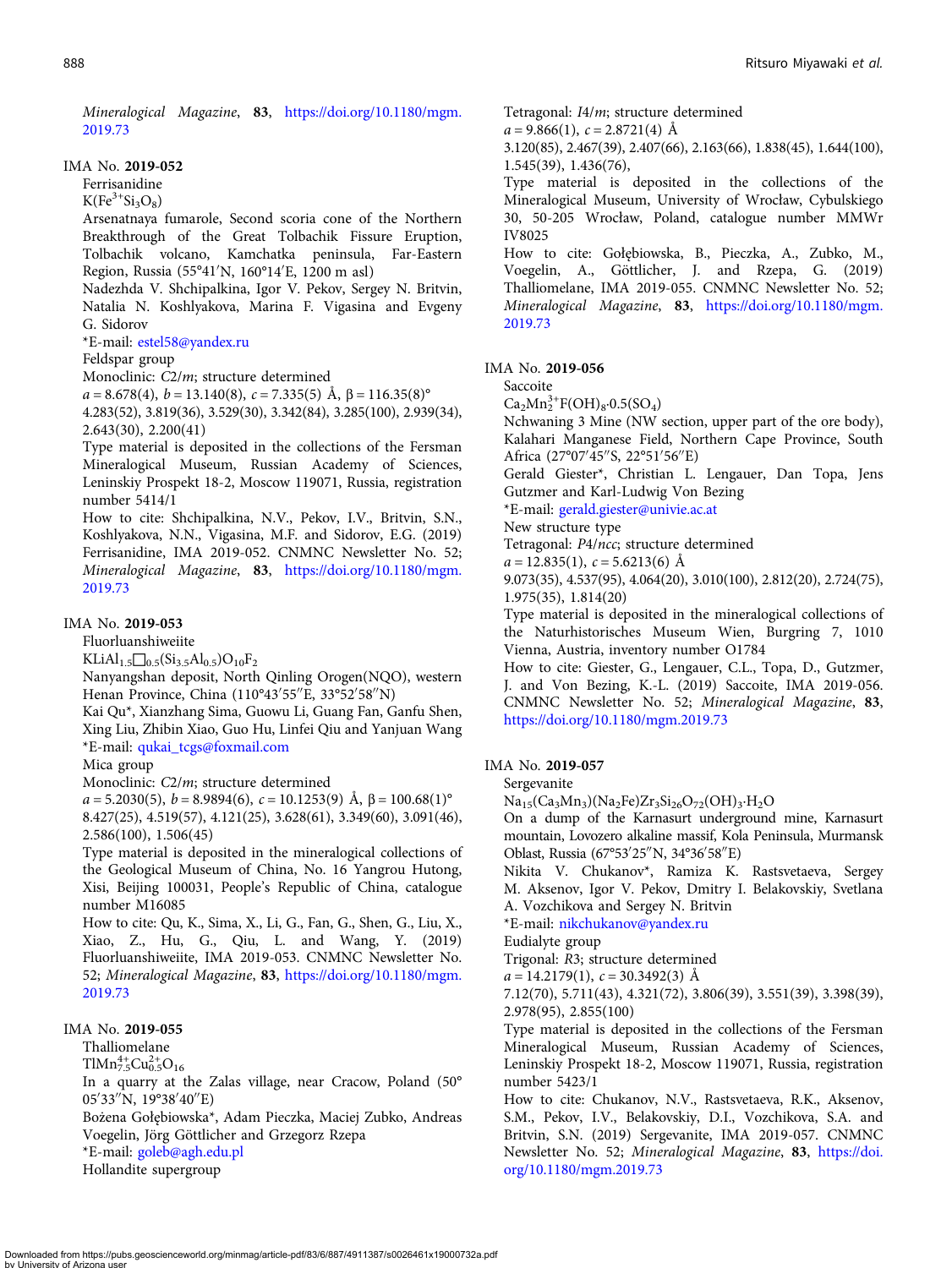#### IMA No. 2019-058

Polyarsite

Na<sub>7</sub>CaMgCu<sub>2</sub>(AsO<sub>4</sub>)<sub>4</sub>F<sub>2</sub>Cl

Arsenatnaya fumarole, Second scoria cone of the Northern Breakthrough of the Great Tolbachik Fissure Eruption, Tolbachik volcano, Kamchatka peninsula, Far-Eastern Region, Russia (55°41′ N, 160°14′ E, 1200 m asl)

Igor V. Pekov\*, Natalia V. Zubkova, Atali A. Agakhanov, Dmitry I. Belakovskiy, Marina F. Vigasina, Sergey N. Britvin, Anna G. Turchkova, Evgeny G. Sidorov and Dmitry Y. Pushcharovsky

\*E-mail: [igorpekov@mail.ru](mailto:igorpekov@mail.ru)

#### New structure type

Monoclinic: I2/m; structure determined

 $a = 8.4323(4)$ ,  $b = 10.0974(4)$ ,  $c = 10.7099(6)$  Å,  $\beta = 90.822(4)$ ° 5.357(98), 4.218(48), 3.304(49), 3.127(68), 2.783(61), 2.757(100), 2.704(54), 2.679(61)

Type material is deposited in the collections of the Fersman Mineralogical Museum, Russian Academy of Sciences, Leninskiy Prospekt 18-2, Moscow 119071, Russia, registration number 5417/1

How to cite: Pekov, I.V., Zubkova, N.V., Agakhanov, A.A., Belakovskiy, D.I., Vigasina, M.F., Britvin, S.N., Turchkova, A.G., Sidorov, E.G. and Pushcharovsky, D.Y. (2019) Polyarsite, IMA 2019-058. CNMNC Newsletter No. 52; Mineralogical Magazine, 83, [https://doi.org/10.1180/mgm.](https://doi.org/10.1180/mgm.2019.73) [2019.73](https://doi.org/10.1180/mgm.2019.73)

#### IMA No. 2019-059

Yurgensonite

 $K_2$ SnTiO<sub>2</sub>(AsO<sub>4</sub>)<sub>2</sub>

Arsenatnaya fumarole, Second scoria cone of the Northern Breakthrough of the Great Tolbachik Fissure Eruption, Tolbachik volcano, Kamchatka peninsula, Far-Eastern Region, Russia (55°41′ N, 160°14′ E, 1200 m asl)

Igor V. Pekov\*, Natalia V. Zubkova, Atali A. Agakhanov, Vasiliy O. Yapaskurt, Dmitry I. Belakovskiy, Marina F. Vigasina, Sergey N. Britvin, Anna G. Turchkova, Evgeny G. Sidorov and Dmitry Y. Pushcharovsky

\*E-mail: [igorpekov@mail.ru](mailto:igorpekov@mail.ru)

The Ti,Sn-ordered analogue of katiarsite

Orthorhombic: Pna2<sub>1</sub>; structure determined

 $a = 13.2681(6), b = 6.6209(3), c = 10.8113(5)$  Å

5.930(16), 5.656(100), 3.171(50), 3.082(11), 2.861(49), 2.830(82), 2.707(17), 2.600(14)

Type material is deposited in the collections of the Fersman Mineralogical Museum, Russian Academy of Sciences, Leninskiy Prospekt 18-2, Moscow 119071, Russia, registration number 5419/1

How to cite: Pekov, I.V., Zubkova, N.V., Agakhanov, A.A., Yapaskurt, V.O., Belakovskiy, D.I., Vigasina, M.F., Britvin, S.N., Turchkova, A.G., Sidorov, E.G. and Pushcharovsky, D.Y. (2019) Yurgensonite, IMA 2019-059. CNMNC Newsletter No. 52; Mineralogical Magazine, 83, [https://doi.](https://doi.org/10.1180/mgm.2019.73) [org/10.1180/mgm.2019.73](https://doi.org/10.1180/mgm.2019.73)

#### IMA No. 2019-060

Müllerite

 $Pb_2Fe^{3+}(Te^{6+}O_6)Cl$ 

Several workings on Otto Mountain, 2.5 km WNW of Baker, San Bernardino Co., California, USA: Aga mine (35° 16′ 19′′N, 116°05′ 42′′W), Aga Pit (35°16′ 17′′N, 116°05′ 39′′W),

SW Cut (35°16′ 20′′N, 116°06′ 04′′W), Bird Nest drift (35° 16′ 36′′N, 116°06′ 01′′W), Bird Nest E3 vein (35°16′ 31′′N, 116° 05′ 59′′W), and Library mine (35°16′ 42′′N, 116°06′ 05′′W)

Stuart J. Mills\*, Anthony R. Kampf, Koichi Momma, Robert M. Housley and Joseph Marty

\*E-mail: [smills@museum.vic.gov.au](mailto:smills@museum.vic.gov.au)

The  $Fe<sup>3+</sup>$  analogue of backite

Trigonal: P312; structure determined

 $a = 5.2043(3), c = 8.963(1)$  Å

4.495(40), 4.009(14), 3.174(100), 2.597(54), 2.247(20), 2.009(32), 1.697(25), 1.590(31)

Cotype material is deposited in the mineralogical collections of the Natural History Museum of Los Angeles County, 900 Exposition Boulevard, Los Angeles, California 90007, USA, catalogue numbers 73609 (SW Cut), 73610 (E3 vein), 73611 (Bird Nest drift) and 73612 (Aga mine), and the Museums Victoria, GPO Box 666, Melbourne 3001, Victoria, Australia, specimen number M54913 (Aga mine)

How to cite: Mills, S.J., Kampf, A.R., Momma, K., Housley, R.M. and Marty, J. (2019) Müllerite, IMA 2019-060. CNMNC Newsletter No. 52; Mineralogical Magazine, 83, <https://doi.org/10.1180/mgm.2019.73>

#### IMA No. 2019-061

Drechslerite

 $\text{TI}_4(\text{Sb}_{4-x}\text{As}_x)\text{S}_8$   $(1 < x < 2)$ 

Lengenbach quarry, Binn Valley, Valais, Switzerland (46° 21′ 54′′N, 8°13′ 15′′E)

Dan Topa\*, Stefan Graeser, Berthold Stoeger, Thomas Raber and Chris Stanley

\*E-mail: [dan.topa@nhm-wien.ac.at](mailto:dan.topa@nhm-wien.ac.at)

Related to lorándite and weissbergite

Triclinic:  $P\overline{1}$ ; structure determined

 $a = 6.041(1)$ ,  $b = 6.166(1)$ ,  $c = 11.573(2)$  Å,  $\alpha = 100.89(3)$ ,  $\beta =$ 99.17(3),  $\gamma = 104.54(3)$ <sup>°</sup>

3.613(89), 3.605(72), 3.495(81), 2.917(77), 2.898(100), 2.773 (76), 2.296(50), 2.248(66)

Type material is deposited in the mineralogical collections of the Natural History Museum Vienna, Burgring 7, 1010 Wien, Austria, specimen number O1181 (holotype), and the Natural History Museum Basel, Augustinergasse 2, 4051 Basel, Switzerland, specimen number S209 (cotype)

How to cite: Topa, D., Graeser, S., Stoeger, B., Raber, T. and Stanley, C. (2019) Drechslerite, IMA 2019-061. CNMNC Newsletter No. 52; Mineralogical Magazine, 83, [https://doi.](https://doi.org/10.1180/mgm.2019.73) [org/10.1180/mgm.2019.73](https://doi.org/10.1180/mgm.2019.73)

#### IMA No. 2019-062

Michalskiite

 $Fe^{3+}_{1.33}Cu^{2+}_{2} (MgFe^{3+})_{2} (VO_{4})_{6}$ 

In the dump of the Lichtenberg open pit, Ronneburg mining district, Thuringia, Germany (50°51'20"N, 12°09'58"E)

Anthony R. Kampf\*, Jakub Plášil, Radek Škoda and Jiří Čejka \*E-mail: [akampf@nhm.org](mailto:akampf@nhm.org)

Isostructural with lyonsite

Orthorhombic: Pmcn; structure determined

 $a = 10.2356(9)$ ,  $b = 17.369(2)$ ,  $c = 4.9406(4)$  Å

3.27(100), 3.20(20), 2.90(20), 2.80(15), 2.74(40), 2.52(50), 1.55(30), 1.42(25)

Type material is deposited in the mineralogical collections of the Natural History Museum of Los Angeles County, 900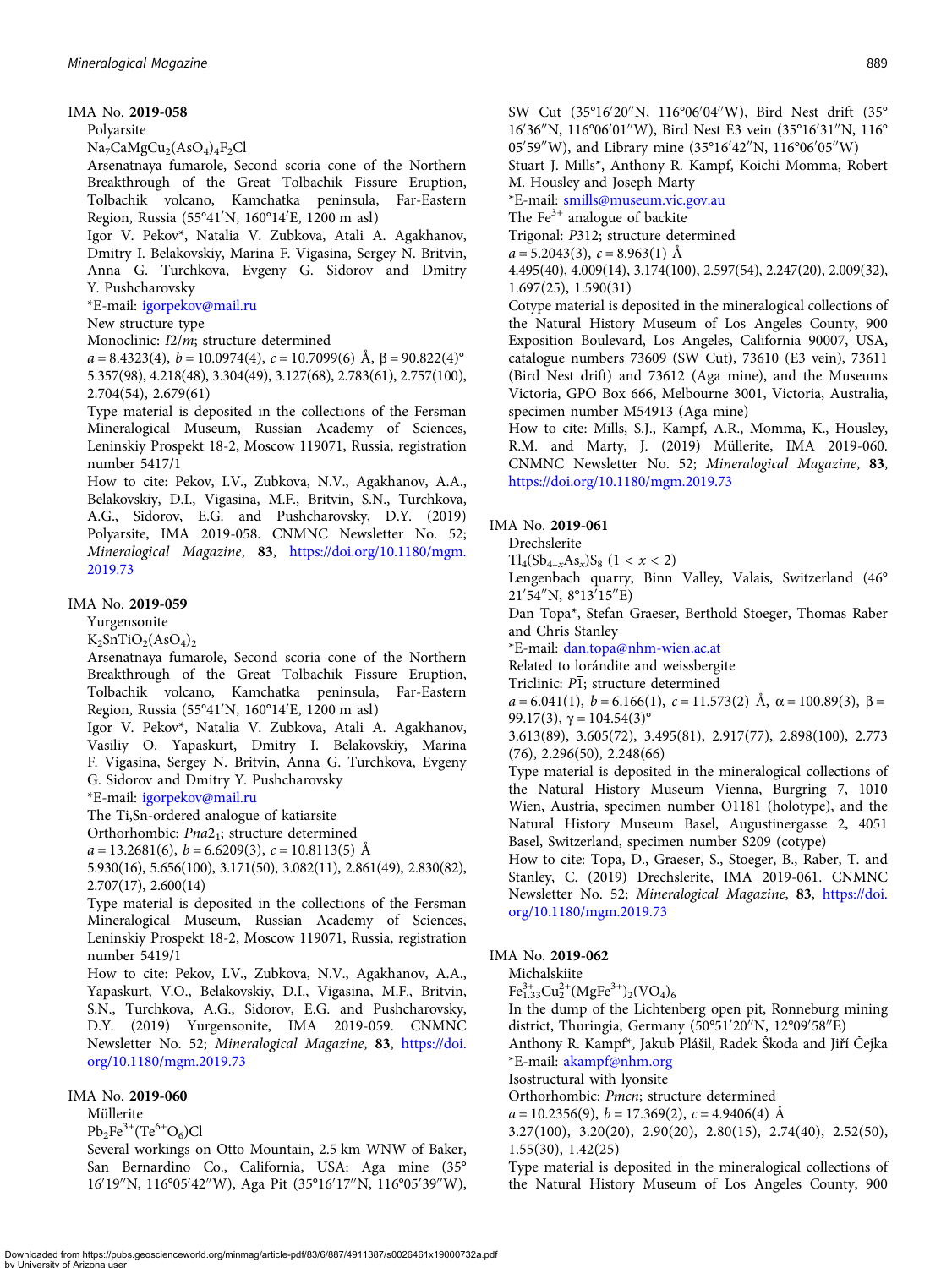Exposition Boulevard, Los Angeles, CA 90007, USA, catalogue number 67614

How to cite: Kampf, A.R., Plášil, J., Škoda, R. and Čejka, J. (2019) Michalskiite, IMA 2019-062. CNMNC Newsletter No. 52; Mineralogical Magazine, 83, [https://doi.org/10.1180/](https://doi.org/10.1180/mgm.2019.73) [mgm.2019.73](https://doi.org/10.1180/mgm.2019.73)

#### IMA No. 2019-064

Evseevite

#### $Na<sub>2</sub>Mg(AsO<sub>4</sub>)F$

Arsenatnaya fumarole, Second scoria cone of the Northern Breakthrough of the Great Tolbachik Fissure Eruption, Tolbachik volcano, Kamchatka peninsula, Far-Eastern Region, Russia (55°41′ N, 160°14′ E, 1200 m asl)

Igor V. Pekov\*, Natalia V. Zubkova, Atali A. Agakhanov, Dmitry I. Belakovskiy, Marina F. Vigasina, Vasiliy O. Yapaskurt, Sergey N. Britvin, Anna G. Turchkova, Evgeny G. Sidorov and Dmitry Y. Pushcharovsky

\*E-mail: [igorpekov@mail.ru](mailto:igorpekov@mail.ru)

The arsenate analogue of moraskoite

Orthorhombic: Pbcn; structure determined

 $a = 5.3223(1), b = 14.1255(3), c = 12.0047(3)$  Å

4.001(100), 3.527(31), 3.479(56), 3.041(45), 2.998(29), 2.657(44), 2.642(68), 2.613(36)

Type material is deposited in the collections of the Fersman Mineralogical Museum, Russian Academy of Sciences, Leninskiy Prospekt 18-2, Moscow 119071, Russia, registration number 5418/1

How to cite: Pekov, I.V., Zubkova, N.V., Agakhanov, A.A., Belakovskiy, D.I., Vigasina, M.F., Yapaskurt, V.O., Britvin, S.N., Turchkova, A.G., Sidorov, E.G. and Pushcharovsky, D.Y. (2019) Evseevite, IMA 2019-064. CNMNC Newsletter No. 52; Mineralogical Magazine, 83, [https://doi.org/10.1180/](https://doi.org/10.1180/mgm.2019.73) [mgm.2019.73](https://doi.org/10.1180/mgm.2019.73)

#### IMA No. 2019-065

Grokhovskyite

 $CuCrS<sub>2</sub>$ 

Uakit iron meteorite (IIAB, 3.96 kg), found in 2016 in the Baunt Evenk district, Republic of Buryatia, Russia (55° 29′ 47.50′′N, 113°33′ 47.98′′E)

Victor V. Sharygin\*, Grigoriy A. Yakovlev, Yurii V. Seryotkin, Nikolai S. Karmanov, Konstantin A. Novoselov and Maxim S. Karabanalov

\*E-mail: [sharygin@igm.nsc.ru](mailto:sharygin@igm.nsc.ru)

Known synthetic analogue

Trigonal: R3m

 $a = 3.4794(8), c = 18.702(4)$  Å

3.117(15), 2.975(100), 2.868(69), 2.533(44), 2.347(34), 1.999(70), 1.847(50), 1.740(67)

Type material is deposited in the meteorite collections of the Central Siberian Geological Museum, V.S. Sobolev Institute of Geology and Mineralogy, Siberian Branch of the Russian Academy of Sciences, 3 prospekt Akad. Koptyuga, Novosibirsk 630090, Russia, registration number 52 (meteorite Uakit)

How to cite: Sharygin, V.V., Yakovlev, G.A., Seryotkin, Y.V., Karmanov, N.S., Novoselov, K.A. and Karabanalov, M.S. (2019) Grokhovskyite, IMA 2019-065. CNMNC Newsletter No. 52; Mineralogical Magazine, 83, [https://doi.org/10.1180/](https://doi.org/10.1180/mgm.2019.73) [mgm.2019.73](https://doi.org/10.1180/mgm.2019.73)

IMA No. 2019-068

Bennesherite

 $Ba_2Fe^{2+}Si_2O_7$ 

In a paralava from Gurim Anticline, near Arad city, Hatrurim Complex (Mottled zone), Negev Desert, Israel (31°12.5′ N, 35° 15.7′ E)

Arkadiusz Krzątała\*, Biljana Krüger, Irina Galuskina, Yevgeny Vapnik and Evgeny Galuskin

\*E-mail: [arkadiusz.krzatala@gmail.com](mailto:arkadiusz.krzatala@gmail.com)

Melilite group

Tetragonal:  $P\overline{4}2_1m$ ; structure determined

 $a = 8.233(1), c = 5.2854(8)$  Å

3.913(15), 3.682(13), 3.248(39), 3.021(100), 2.604(21), 2.147(22), 1.868(15), 1.855(18)

Type material is deposited in the collections of the Fersman Mineralogical Museum, Russian Academy of Sciences, Leninskiy Prospekt 18-2, Moscow 119071, Russia, registration number 5396/1

How to cite: Krzątała, A., Krüger, B., Galuskina, I., Vapnik, Y. and Galuskin, E. (2019) Bennesherite, IMA 2019-068. CNMNC Newsletter No. 52; Mineralogical Magazine, 83, <https://doi.org/10.1180/mgm.2019.73>

#### IMA No. 2019-072

Alcantarillaite

 $[Fe_{0.5}^{3+}(H_2O)_4][CaAs_2^{3+}(Fe_{2.5}^{3+}W_{0.5}^{6+})(AsO_4)_2O_7]$ 

Alcantarilla mine, Belalcazar, Cordoba, Andalusia, Spain Rupert Hochleitner, Christian Rewitzer, Ian E. Grey\*, Alan Riboldi-Tunnicliffe, Anthony R. Kampf, Colin M. MacRae, W. Gus Mumme, Melanie Kaliwoda, Henrik Friis and Carlos U. Martin

\*E-mail: [ian.grey@csiro.au](mailto:ian.grey@csiro.au)

Structurally related to walentaite

Orthorhombic: Imma; structure determined

 $a = 24.038(8), b = 7.444(3), c = 10.387(3)$  Å

12.02(100), 6.343(23), 6.025(27), 4.257(17), 3.148(12), 3.016(38), 2.927(11)

Type material is deposited in the collections of the Mineralogical State Collection, Theresienstrasse 41, 80333 München, Germany, collection number MSM37182 (holotype), the Natural History Museum, University of Oslo, PO Box 1172, Blindern, 0318 Oslo, Norway, collection number KNR44147 (holotype), and the Natural History Museum of Los Angeles County, 900 Exposition Boulevard, Los Angeles, CA 90007, USA, catalogue number 73568 (cotype)

How to cite: Hochleitner, R., Rewitzer, C., Grey, I.E., Riboldi-Tunnicliffe, A., Kampf, A.R., MacRae, C.M., Mumme, W.G., Kaliwoda, M., Friis, H. and Martin, C.U. (2019) Alcantarillaite, IMA 2019-072. CNMNC Newsletter No. 52; Mineralogical Magazine, 83, [https://doi.org/10.1180/](https://doi.org/10.1180/mgm.2019.73) [mgm.2019.73](https://doi.org/10.1180/mgm.2019.73)

#### IMA No. 2018-117b

Jingsuiite

 $TiB<sub>2</sub>$ 

Luobusa ophiolite, ca. 200 km ESE of Lhasa, Tibet Autonomous Region, China (29°11′ N, 92°18′ E, 5300 m a.s.l.) Fahui Xiong, Xiangzhen Xu, Enrico Mugnaioli, Mauro Gemmi Richard Wirth, Edward S. Grew\* and Paul T. Robinson

\*E-mail: [esgrew@maine.edu](mailto:esgrew@maine.edu)

Known synthetic analogue

Hexagonal: P6/mmm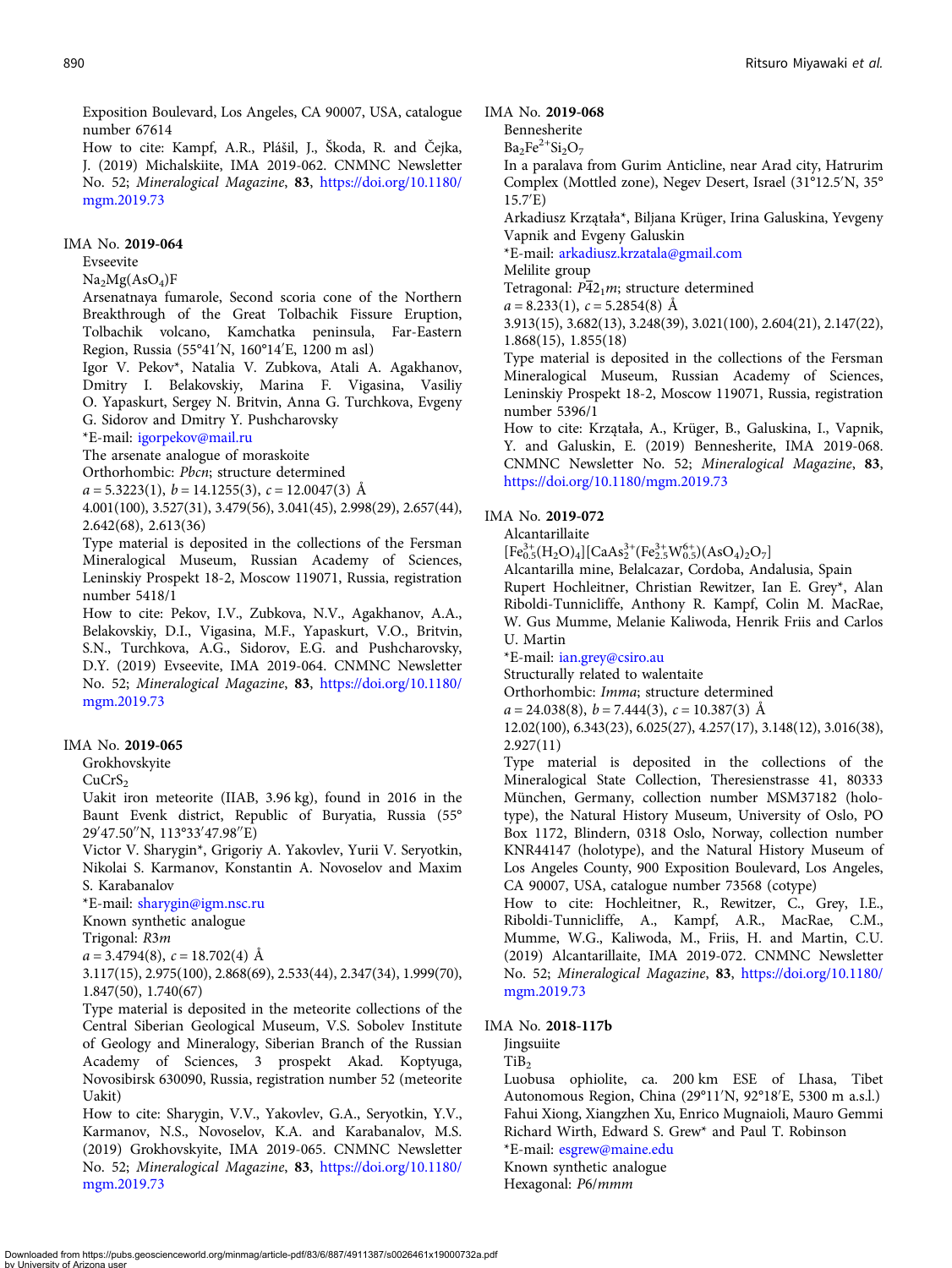$a = 3.01(6)$ ,  $c = 3.21(6)$  Å

3,218(21), 2.615(60), 2.029(100), 1.609(9), 1.510(20), 1.370(11), 1.211(12), 1.101(11)

Type material is deposited in the mineralogical collections of the Chinese Geological Museum, No.15 Xisiyangrou Hutong, Xicheng District, Beijing 100034, China, registration number M13816

How to cite: Xiong, F., Xu, X., Mugnaioli, E., Gemmi, M., Wirth, R., Grew, E.S. and Robinson, P.T. (2019) Jingsuiite, IMA 2018-117b. CNMNC Newsletter No. 52; Mineralogical Magazine, 83, <https://doi.org/10.1180/mgm.2019.73>

#### NEW MINERAL PROPOSALS APPROVED IN NOVEMBER 2019

#### IMA No. 2019-034

Bridgesite-(Ce)

 $CaCe<sub>2</sub>Cu<sub>6</sub>(SO<sub>4</sub>)<sub>4</sub>(OH)<sub>12</sub>·8H<sub>2</sub>O$ 

Tynebottom Mine, Garrigill, Cumbria, UK (54°46′ 16′′N, 2° 24′ 26′′W)

Mike S. Rumsey\*, Frank Hawthorne and John Spratt

\*E-mail: [m.rumsey@nhm.ac.uk](mailto:m.rumsey@nhm.ac.uk)

New structure type

Monoclinic: C2/m; structure determined

 $a = 24.801(5)$ ,  $b = 6.352(1)$ ,  $c = 11.245(2)$  Å,  $\beta = 114.51(3)$ °

6.376(99), 6.131(51), 4.116(55), 3.187(65), 2.822(52), 2.764(98), 2.698(94), 2.503(41)

Type material is deposited in the mineralogical collections of the Natural History Museum, Cromwell Road, London SW7 5BD, United Kingdom, registration number BM2007,81 (holotype), BM2007,82 and BM2007,83 (cotypes)

How to cite: Rumsey, M.S., Hawthorne, F. and Spratt, J. (2019) Bridgesite-(Ce), IMA 2019-034. CNMNC Newsletter No. 52; Mineralogical Magazine, 83, [https://doi.org/10.1180/mgm.](https://doi.org/10.1180/mgm.2019.73) [2019.73](https://doi.org/10.1180/mgm.2019.73)

#### IMA No. 2019-051

Jahnsite-(NaMnMn)

NaMn<sup>2+</sup>(Mn<sup>2+</sup>Fe<sup>3+</sup>)<sub>Σ2</sub>Fe<sub>2</sub><sup>3+</sup>(PO<sub>4</sub>)<sub>4</sub>(OH)<sub>2</sub>·8H<sub>2</sub>O

Wiperaminga Hill West Quarry, Boolcoomatta Reserve, Olary Province, South Australia, Australia (31°57′ 42′′S, 140°27′ 34′′E) Peter Elliott\* and Anthony R. Kampf

\*E-mail: [peter.elliott@adelaide.edu.au](mailto:peter.elliott@adelaide.edu.au)

Jahnsite group

Monoclinic: P2/a; structure determined

 $a = 15.136(1), b = 7.2035(3), c = 9.9876(6)$  Å,  $\beta = 110.361(5)$ °

9.310(58), 5.035(26), 4.940(24), 4.664(25), 3.948(24), 3.551(34), 2.851(100), 2.608(27)

Type material is deposited in the mineralogical collections of the South Australian Museum, North Terrace, Adelaide, South Australia 5000, Australia, registration number G34799 How to cite: Elliott, P. and Kampf, A.R. (2019) Jahnsite-(NaMnMn), IMA 2019-051. CNMNC Newsletter No. 52; Mineralogical Magazine, 83, [https://doi.org/10.1180/](https://doi.org/10.1180/mgm.2019.73) [mgm.2019.73](https://doi.org/10.1180/mgm.2019.73)

#### IMA No. 2019-054

Chiyokoite

 $Ca_3Si(CO_3){[B(OH)_4]_{0.5}(AsO_3)_{0.5}}(OH)_6.12H_2O$ 

Fuka mine, Fuka, Bicchu-cho, Takahashi City, Okayama Prefecture, Japan (34°46′ 00′′N, 133°25′ 59′′E)

Inna Lykova\*, Nikita V. Chukanov, Igor V. Pekov, Vasiliy O. Yapaskurt, Leonid A. Pautov, Vladimir Y. Karpenko, Dmitry I. Belakovskiy, Dmitry A. Varlamov, Sergey N. Britvin and Katharina S. Scheidl

\*E-mail: [ilykova@nature.ca](mailto:ilykova@nature.ca)

Ettringite group

Hexagonal: P6<sub>3</sub>; structure determined

 $a = 11.0119(5)$ ,  $c = 10.5252(6)$  Å

9.53(100), 5.50(24), 4.618(11), 3.812(23), 3.412(15), 2.726(14), 2.521(19), 2.172(13)

Cotype material is deposited in the collections of the Fersman Mineralogical Museum, Russian Academy of Sciences, Leninskiy Prospekt 18-2, Moscow 119071, Russia, registration number 5412/1 and the Canadian Museum of Nature, 240 McLeod Street, Ottawa, ON K2P 2R1, Canada, catalogue number CMNMC 87294

How to cite: Lykova, I., Chukanov, N.V., Pekov, I.V., Yapaskurt, V.O., Pautov, L.A., Karpenko, V.Y., Belakovskiy, D.I., Varlamov, D.A., Britvin, S.N. and Scheidl, K.S. (2019) Chiyokoite, IMA 2019-054. CNMNC Newsletter No. 52; Mineralogical Magazine, 83, [https://doi.org/10.1180/mgm.](https://doi.org/10.1180/mgm.2019.73) [2019.73](https://doi.org/10.1180/mgm.2019.73)

#### IMA No. 2019-073

Jahnsite-(CaMnZn)

 $CaMn^{2+}Zn_2Fe_2^{3+}(PO_4)_4(OH)_2.8H_2O$ 

Pegmatite mine (67 m level), Hagendorf-Süd, Oberpfalz, Bavaria, Germany (49°39′ 01′′N, 12°27′ 35′′E)

Ian E. Grey\*, Erich Keck, Anthony R. Kampf, Colin M. MacRae, John D. Cashion and A. Matt Glenn

\*E-mail: [ian.grey@csiro.au](mailto:ian.grey@csiro.au)

Jahnsite group

Monoclinic: P2/a

 $a = 15.054(1), b = 7.1890(6), c = 10.030(2)$  Å,  $\beta = 111.273(7)$ °

9.356(40), 5.018(43), 4.677(32), 3.509(30), 3.473(24), 2.853(100), 1.961(22), 1.882(18)

Type material is deposited in the mineralogical collections of the Museums Victoria, PO Box 666, Melbourne, VIC 3001, Australia, registration number M55028 (holotype), and the Natural History Museum of Los Angeles County, 900 Exposition Boulevard, Los Angeles, CA 90007, USA, catalogue number 73927 (cotype)

How to cite: Grey, I.E., Keck, E., Kampf, A.R., MacRae, C.M., Cashion, J.D. and Glenn, M. (2019) Jahnsite-(CaMnZn), IMA 2019-073. CNMNC Newsletter No. 52; Mineralogical Magazine, 83, <https://doi.org/10.1180/mgm.2019.73>

#### IMA No. 2019-075

Suenoite

 $\Box$ Mn<sub>2</sub>Mg<sub>5</sub>Si<sub>8</sub>O<sub>22</sub>(OH)<sub>2</sub>

Scortico Mn ore deposit, Fivizzano, Massa Carrara, Apuan Alps, Tuscany, Italy (44°07′ 39′′N, 10°07′ 12′′E)

Cristian Biagioni\*, Marco Pasero, Elena Bonaccorsi, Ulf Hålenius and Ferdinando Bosi

\*E-mail: [cristian.biagioni@unipi.it](mailto:cristian.biagioni@unipi.it)

Amphibole supergroup

Orthorhombic: Pnma; structure determined

 $a = 18.751(1), b = 18.140(1), c = 5.3173(3)$  Å

9.1(m), 8.4(s), 3.263(s), 3.085(vs), 2.851(m), 2.727(m), 2.615(m), 2.537(m)

Type material is deposited in the mineralogical collections of the Museo di Storia Naturale, Università di Pisa, Via Roma 79, Calci (Pisa), Italy, catalogue number 19891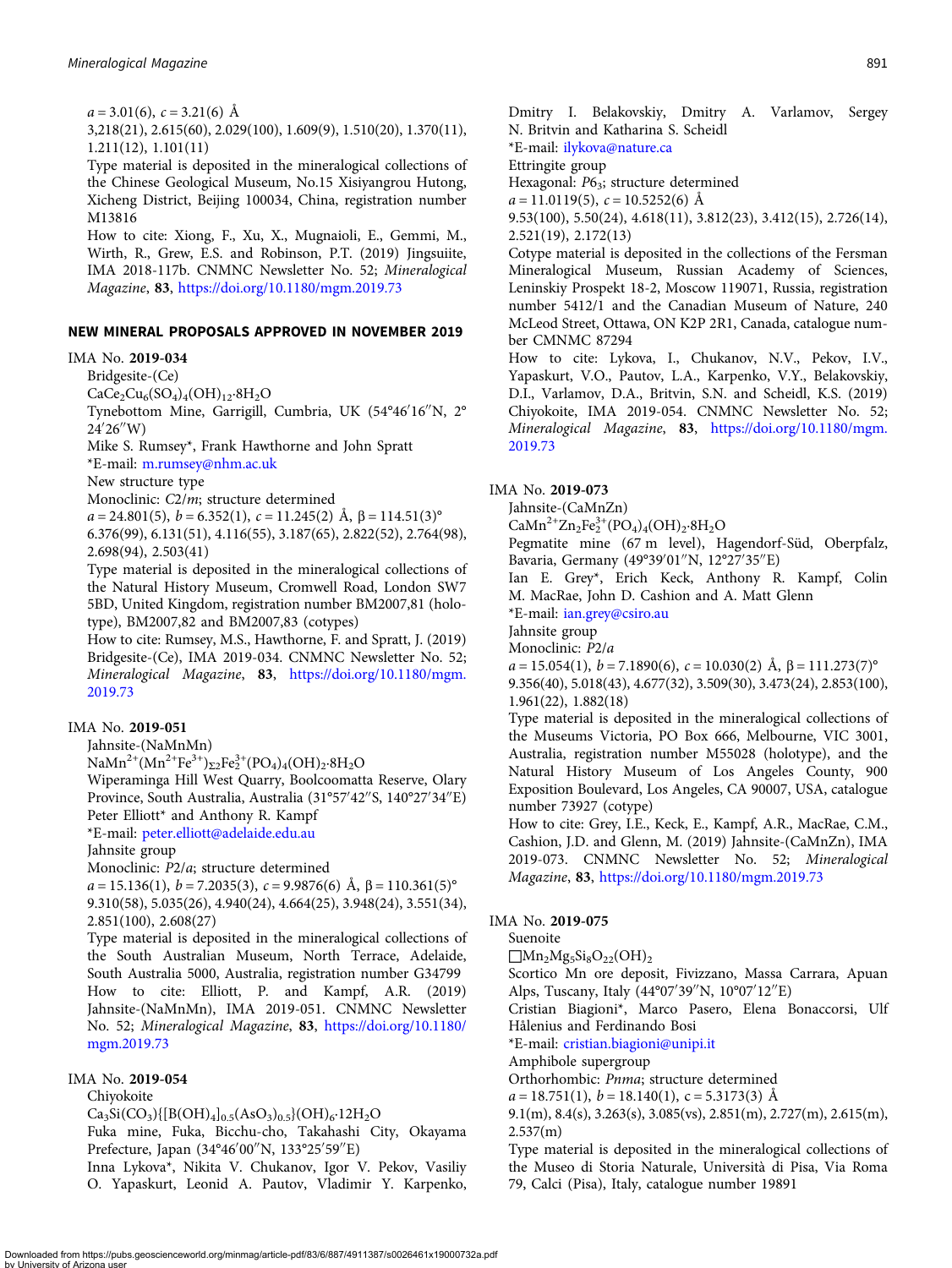How to cite: Biagioni, C., Pasero, M., Bonaccorsi, E., Hålenius, U. and Bosi, F. (2019) Suenoite, IMA 2019-075. CNMNC Newsletter No. 52; Mineralogical Magazine, 83, [https://doi.](https://doi.org/10.1180/mgm.2019.73) [org/10.1180/mgm.2019.73](https://doi.org/10.1180/mgm.2019.73)

#### IMA No. 2019-076

Badengzhuite

TiP

Cr-11 orebody, Luobusha ophiolite, ca. 200 km ESE of Lhasa, Tibet, China (29°11′ N, 92°18′ E, 5300 m asl)

Fahui Xiong, Xiangzhen Xu, Enrico Mugnaioli, Mauro Gemmi, Richard Wirth, Edward Grew\* and Paul T. Robinson \*E-mail: [esgrew@maine.edu](mailto:esgrew@maine.edu)

Known synthetic analogue

Hexagonal: P6<sub>3</sub>/mmc; structure determined

 $a = 3.49(7)$ ,  $c = 11.76(24)$  Å

3.022(14), 2.927(26), 2.688(31), 2.394(100), 2.107(33), 1.856(26), 1.745(44), 1.410(11)

Type material is deposited in the mineralogical collections of the Chinese Geological Museum, Xisiyangrouhutong 15th, Xicheng district, Beijing, China, specimen number M13817 How to cite: Xiong, F., Xu, X., Mugnaioli, E., Gemmi, M.,

Wirth, R., Grew, E. and Robinson, P.T. (2019) Badengzhuite, IMA 2019-076. CNMNC Newsletter No. 52; Mineralogical Magazine, 83, <https://doi.org/10.1180/mgm.2019.73>

#### IMA No. 2019-077

Zhiqinite

TiSi<sub>2</sub>

Cr-11 orebody, Luobusha ophiolite, ca. 200 km ESE of Lhasa, Tibet, China (29°11′ N, 92°18′ E, 5300 m asl)

Fahui Xiong, Xiangzhen Xu, Enrico Mugnaioli, Mauro Gemmi, Richard Wirth, Edward Grew\* and Paul T. Robinson \*E-mail: [esgrew@maine.edu](mailto:esgrew@maine.edu)

Known synthetic analogue

Orthorhombic: Fddd; structure determined

 $a = 8.10(16), b = 4.77(9), c = 8.52(17)$  Å

3.702(9), 2.935(31), 2.265(100), 2.130(43), 2.081(78), 2.055(9), 1.810(39), 1.353(9)

Type material is deposited in the mineralogical collections of the Chinese Geological Museum, Xisiyangrouhutong 15th, Xicheng district, Beijing, China, specimen number M13817 How to cite: Xiong, F., Xu, X., Mugnaioli, E., Gemmi, M.,

Wirth, R., Grew, E. and Robinson, P.T. (2019) Zhiqinite, IMA 2019-077. CNMNC Newsletter No. 52; Mineralogical Magazine, 83, <https://doi.org/10.1180/mgm.2019.73>

#### IMA No. 2019-079

Bowlesite PtSnS

Merensky Reef, Bushveld igneous complex, South Africa Anna Vymazalová\*, Federica Zaccarini, Giorgio Garuti, František Laufek, Daniela Mauro, Chris J. Stanley and Cristian Biagioni

\*E-mail: [anna.vymazalova@geology.cz](mailto:anna.vymazalova@geology.cz)

Isotypic with cobaltite

Orthorhombic: Pca2<sub>1</sub>; structure determined

 $a = 6.12, b = 6.12, c = 6.10 \text{ Å}$ 

3.526(40), 3.054(47), 2.490(36), 2.159(82), 1.843(100), 1.401(64), 1.368(32), 1.367(35)

Type material is deposited in the mineralogical collections of the Department of Earth Sciences, Natural History Museum, London SW7 5BD, UK, catalogue number BM2019,11 (holotype), and the Museo di Storia Naturale, Università di Pisa, Via Roma 79, Calci (Pisa), Italy, catalogue number 19909 (anthropotype)

How to cite: Vymazalová, A., Zaccarini, F., Garuti, G., Laufek, F., Mauro, D., Stanley, C.J. and Biagioni, C. (2019) Bowlesite, IMA 2019-079. CNMNC Newsletter No. 52; Mineralogical Magazine, 83, <https://doi.org/10.1180/mgm.2019.73>

IMA No. 2019-080

Gorerite

 $CaAlFe^{3+}_{11}O_{19}$ 

"Olive unit", Hatrurim Complex, Negev Desert, near Arad city, Israel (31°13′ 58′′N, 35°16′ 02′′E)

Evgeny V. Galuskin, Biljana Krüger, Irina O. Galuskina, Hannes Krüger, Krzysztof Nejbert, Yevgeny Vapnik and Takashi Tomizaki

\*E-mail: [evgeny.galuskin@us.edu.pl](mailto:evgeny.galuskin@us.edu.pl)

Magnetoplumbite group

Hexagonal: P6<sub>3</sub>/mmc; structure determined

 $a = 5.8532(4), c = 22.7730(2)$  Å

2.795(40), 2.695(100), 2.508(94), 2.306(39), 2.136(27), 1.594(31), 1.571(46), 1.398(42)

Type material is deposited in the collections of the Fersman Mineralogical Museum, Russian Academy of Sciences, Leninskiy Prospekt 18-2, Moscow 119071, Russia, registration number 5420/1

How to cite: Galuskin, E.V., Krüger, B., Galuskina, I.O., Krüger, H., Nejbert, K., Vapnik, Y. and Tomizaki, T. (2019) Gorerite, IMA 2019-080. CNMNC Newsletter No. 52; Mineralogical Magazine, 83, [https://doi.org/10.1180/mgm.](https://doi.org/10.1180/mgm.2019.73) [2019.73](https://doi.org/10.1180/mgm.2019.73)

IMA No. 2019-081

Alexkuznetsovite-(La)

 $La<sub>2</sub>Mn(CO<sub>3</sub>)(Si<sub>2</sub>O<sub>7</sub>)$ 

Mochalin Log REE deposit, 14 km N of the city of Kyshtym, Chelyabinsk Oblast', South Urals, Russia (55°48′ 42′′N, 60° 33′ 46′′E)

Anatoly V. Kasatkin\*, Natalia V. Zubkova, Igor V. Pekov, Nikita V. Chukanov, Radek Škoda, Atali A. Agakhanov, Dmitriy I. Belakovskiy and Dmitry Y. Pushcharovsky

\*E-mail: [anatoly.kasatkin@gmail.com](mailto:anatoly.kasatkin@gmail.com)

The La- and Mn-dominant analogue of biraite-(Ce) Monoclinic:  $P2<sub>1</sub>/c$ ; structure determined

 $a = 6.5642(3)$ , b = 6.7689(3), c = 18.721(1) Å,  $\beta = 108.684(6)$ ° 4.595(63), 4.489(56), 4.331(62), 4.208(50), 3.171(49), 2.962(100),

2.785(76), 2.692(59)

Type material is deposited in the collections of the Fersman Mineralogical Museum, Russian Academy of Sciences, Leninskiy Prospekt 18-2, Moscow 119071, Russia, registration number 5416/1

How to cite: Kasatkin, A.V., Zubkova, N.V., Pekov, I.V., Chukanov, N.V., Škoda, R., Agakhanov, A.A., Belakovskiy, D.I. and Pushcharovsky, D.Y. (2019) Alexkuznetsovite-(La), IMA 2019-081. CNMNC Newsletter No. 52; Mineralogical Magazine, 83, <https://doi.org/10.1180/mgm.2019.73>